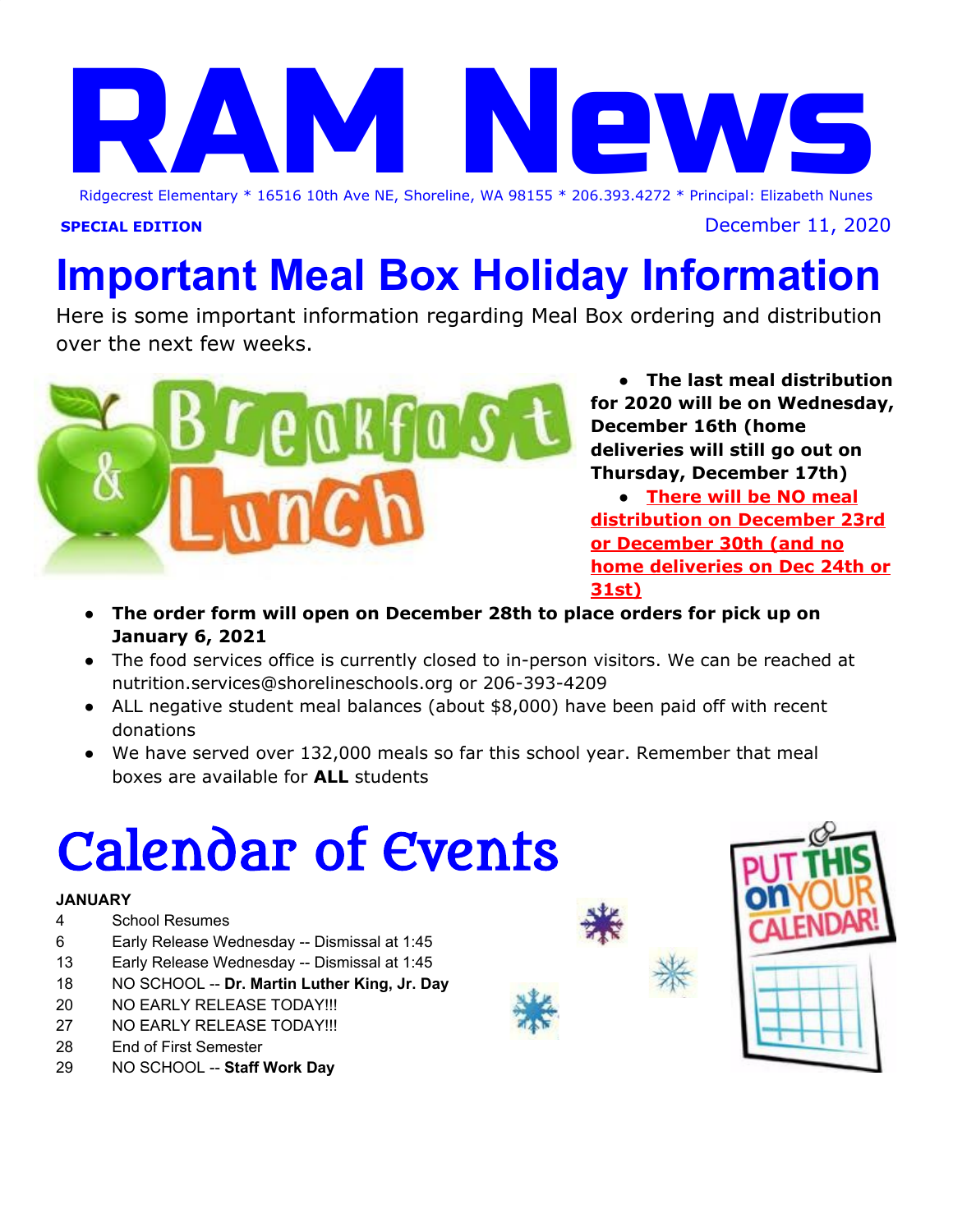# It's more than a meal application.

We strongly encourage all parents/guardians to submit a Meal Application. Completing an application takes less than 10 minutes, and parents only need to complete one Meal Application.

Meal Applications may be downloaded from our website. Additionally, families may complete meal applications online. Once you submit an application, you will receive a notice in the mail as to whether your child/children can receive free or reducedprice meals.

#### **EVERY ELIGIBLE FORM COUNTS!**

Every eligible form that is not submitted means lost resources for our schools.



Filling out the School Meal Application may help provide: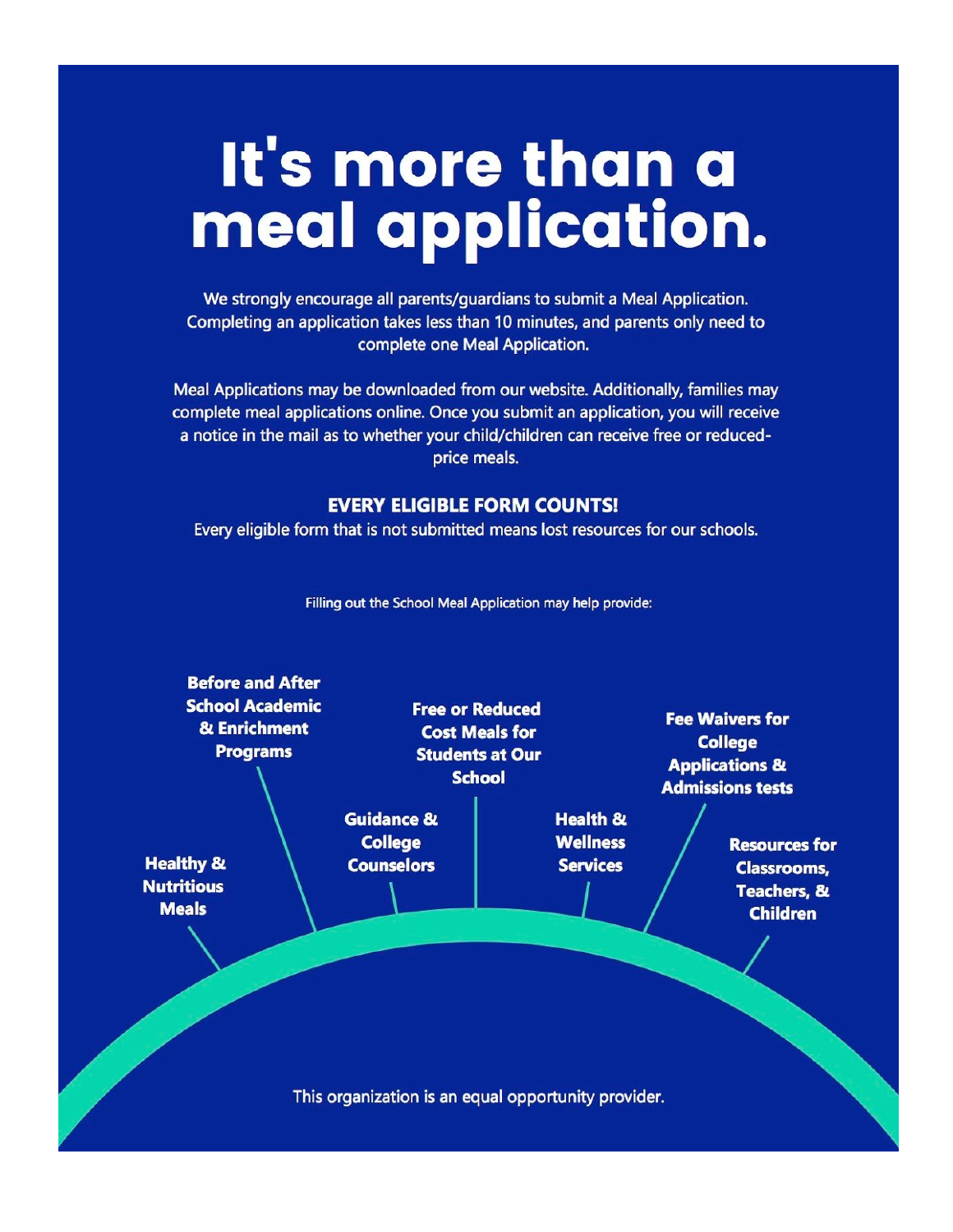

- 1. Briarcrest: 14511 25th Ave. NE, in front of Shoreline United Methodist Church
- 2. Briarcrest: Prince of Peach Lutheran Church, 14514 20th Ave NE
- 3. Parkwood: Rainbow Little Free Pantry, 2133 N 147th St.
- 4. Stay SAFe Pet Pantry: 14717 Aurora Ave. N in front of Seattle Area Feline Rescue (supplies for pets)
- 5. The Triangle Little Free Shed: 14544 Evanston Ave. N.
- 6. Parkwood: St. Barnabas Anglican Church, 2340 N. 155th St.
- 7. Ridgecrest: 15815 11th Ave NE
- 8. Meridian Park: 16173 Midvale Ave N.
- 9. Meridian Park: 17916 1st Ave. NE
- 10. Meridian Park: 18312 Corliss Ave N.
- 11. Echo Lake: Shoreline Covenant Church, N 185th and Ashworth Ave N
- 12. Richmond Beach, First Lutheran Church: 18354 8th Ave NW
- 13. Richmond Beach: 1422 NW 195th St. 14. Echo Lake/Northridge: 20008 6th Ave NE (park on 200th side)
- 15. Ballinger: 1230 NE 198<sup>th</sup> St.
- 16. North City Little Free Pantry: 18910 8th Ave. NE - food, clothes, & household items
- 17. North City: 1674 NE 185th
- 18. Lake Forest Park: 25th Ave NE and NE 184th St
- 19. Lake Forest Park: 18492 Ballinger Way NE
- 20. Lake Forest Park: 19706 30th Ave NE
- 21. Mountlake Terrace: 23222 56<sup>th</sup> Ave W., between Calvary Fellowship Church & **Espresso Break**

If you have updates to this list, please email Susie.moore@shorelineschools.org.

## Little Free Pantries Shoreline, Lake Forest Park area

A neighborhood food-share program. Take what you need, share what you can.

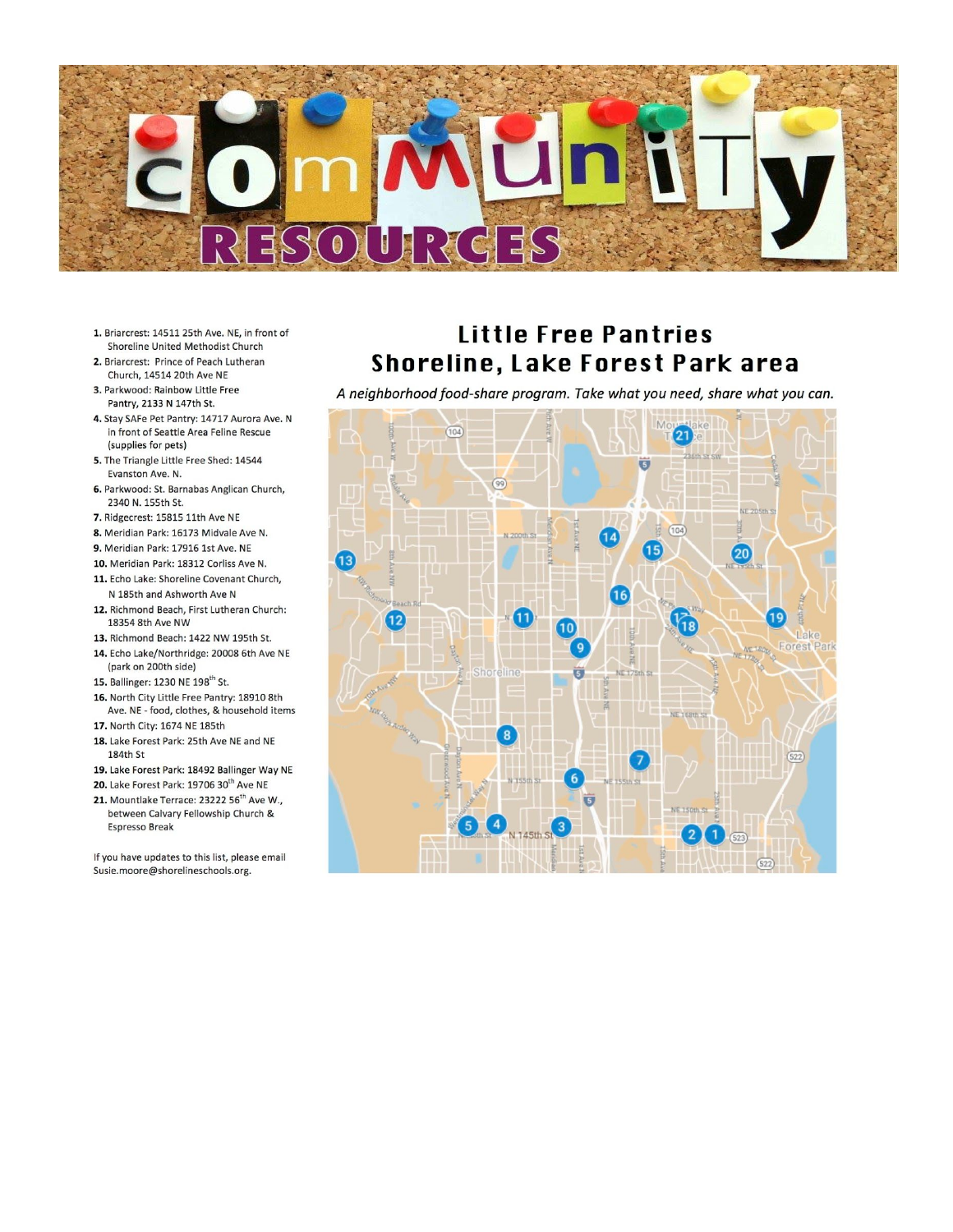

## **GET THE HELP YOU NEED AT THE VIRTUAL RESOURCE CENTER\***

### **ALL ARE WELCOME!**

#### Log-in or call for free information and access to:

+ Cash assistance + Employment and training + Education + Housing + + Food Assistance + Public Health / DSHS + Legal assistance + + Mental health treatment + Substance use treatment + + Transportation / ORCA Lift +

### **DATES & TIMES**

- **EVERY TUESDAY**
- $\circ$  1:30 3:00 P.M. **EVERY WEDNESDAY**  $\circ$  2:00 - 4:30 P.M.

*\*The Virtual Resource Center is* available while King County District **Court in-person Community Resource Centers in Redmond and Shoreline are** suspended due to COVID-19.



## **ONLINE ACCESS**

**LOG-IN VIA ZOOM ANYTIME<br>During the Hours Listed** ON THIS SHEET, AT:

HTTPS://TINYURL.COM/ VIRTUALRESOURCECENTER

**MEETING ID: 930-683-3892 PASSWORD: 459890** 

### **TELEPHONE ACCESS**

IF YOU CANNOT ACCESS THE **VIRTUAL RESOURCE CENTER ONLINE, PLEASE CALL IT<br>AT ONE OF THE FOLLOWING PHONE<br>NUMBERS DURING THE** HOURS LISTED ON THIS SHEET.

| (253) 215-8782<br>(669) 900-9128 |
|----------------------------------|
| $(346)$ 248-7799                 |
| (312) 626-6799                   |
| (646) 558-8656                   |
|                                  |

 $\bullet$  (301) 715-8592